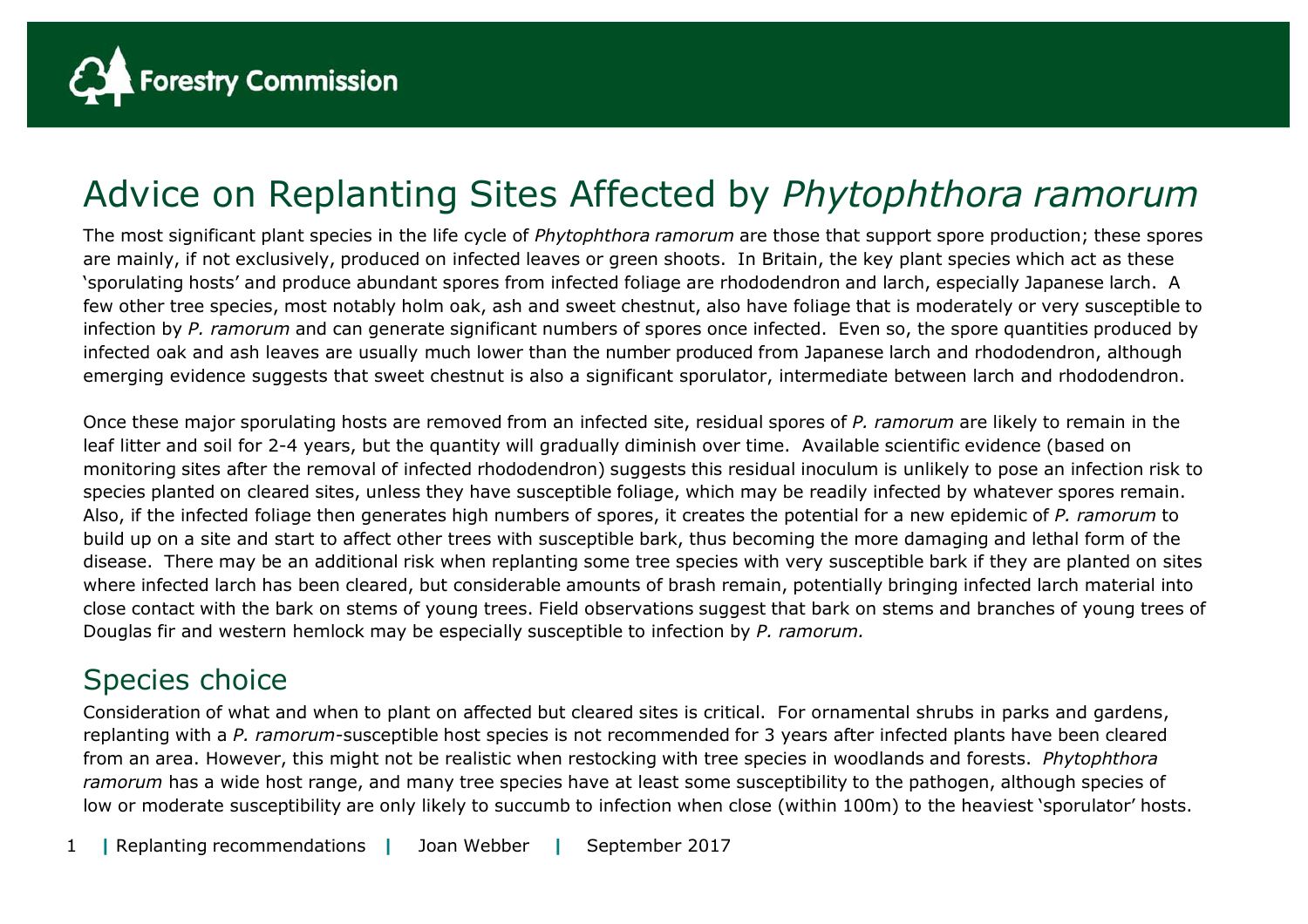Therefore, advice on what tree species to replant with needs to take account of their bark and foliar susceptibility, the potential to act as a sporulating host should the foliage become infected, as well as the levels of residual contamination remaining on sites after removal of sporulating plants. This information for both conifer and broadleaf species, along with advice on whether to replant, is presented in Tables 1 and 2 below. The data on susceptibility comes from various sources, but primarily from:

- field assessments and laboratory tests undertaken by pathologists at Forest Research; and
- the EU FP6 project Risk Assessment of *Phytophthora ramorum*, which provided North American and European records of naturally infected hosts, as well as host susceptibility testing on hundreds of plant species.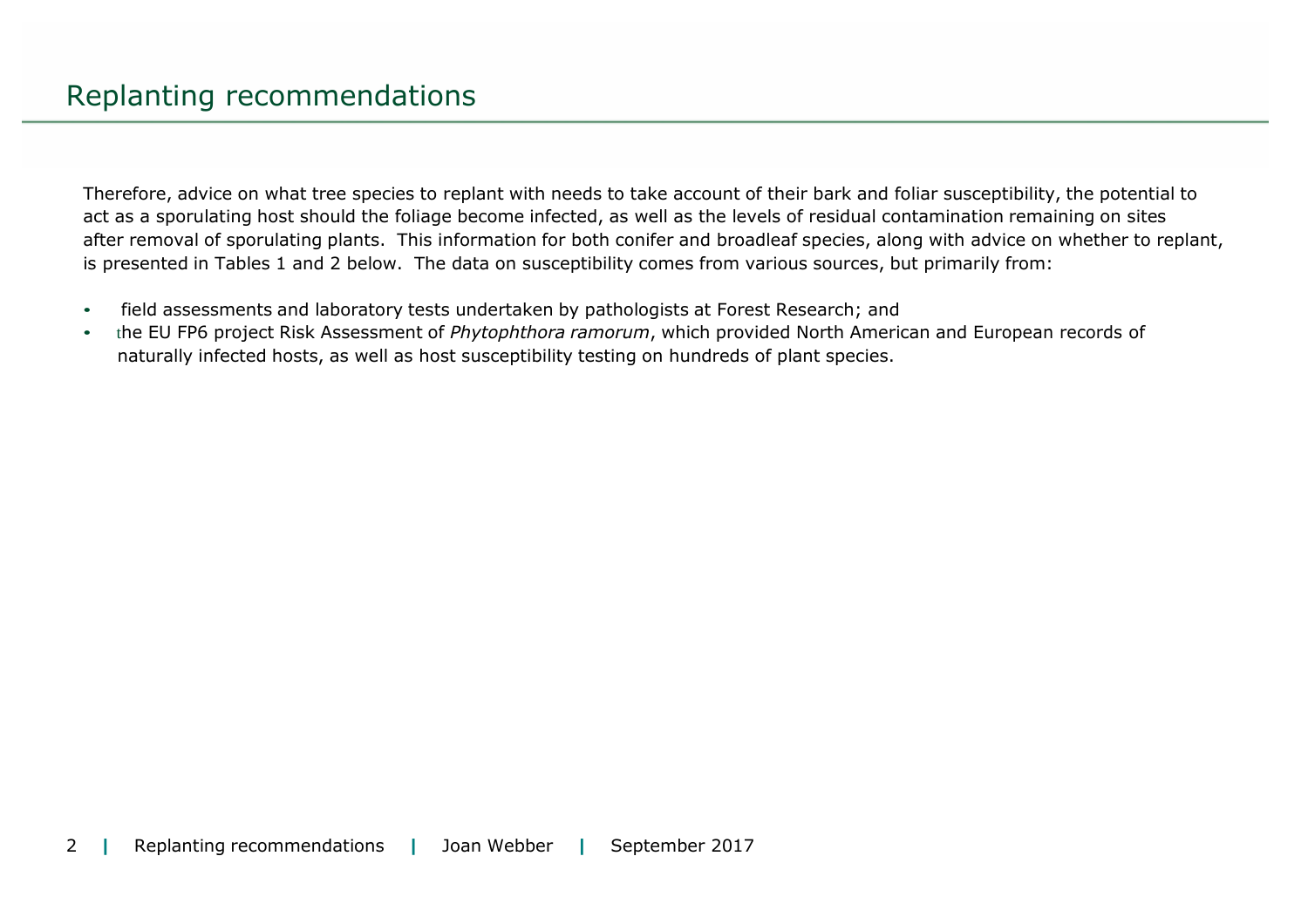## **Table 1: Planting recommendations for conifers on** *Phytophthora ramorum-***affected sites**

| <b>Tree species</b>      | Known to be a natural host<br>of Phytophthora ramorum |                  | Laboratory host of<br>Phytophthora ramorum |               | <b>Sporulation</b><br>on foliage | <b>Planting</b><br>recommendation |
|--------------------------|-------------------------------------------------------|------------------|--------------------------------------------|---------------|----------------------------------|-----------------------------------|
|                          | <b>Bark</b>                                           | Leaves/shoots    | <b>Bark</b>                                | Leaves/shoots |                                  |                                   |
| Abies grandis            | Yes $(+)$                                             | Yes $(+)$        | Yes $(+)$                                  | Yes $(++)$    | Low                              | Plant with caution                |
| Chamaecyparis lawsoniana | Yes <sup>1</sup>                                      | No               | Yes $(+)$                                  | No data       | No data                          | Can be planted                    |
| Larix decidua            | Yes $(++)$                                            | Yes $(+)$        | Yes $(++)$                                 | Yes $(++)$    | Moderate                         | <b>Avoid planting</b>             |
| Larix kaempferi          | $Yes (+++)$                                           | $Yes (++)$       | $Yes (+++)$                                | Yes $(++)$    | Very high                        | <b>Avoid planting</b>             |
| Larix hybrid             | Yes $(++)$                                            | Yes $(+)$        | $Yes (+++)$                                | $Yes (++)$    | Moderate                         | Avoid planting                    |
| Picea abies              | <b>No</b>                                             | <b>No</b>        | Yes $(++)$                                 | Yes $(+)$     | No data                          | Can be planted                    |
| Picea sitchensis         | Yes <sup>1</sup>                                      | Yes <sup>1</sup> | $Yes (++)$                                 | Yes $(+)$     | Very low                         | Can be planted                    |
| Pinus sylvestris         | <b>No</b>                                             | <b>No</b>        | Resistant                                  | Resistant     | No data                          | Can be planted                    |
| Pinus contorta           | <b>No</b>                                             | <b>No</b>        | Yes $(+)$                                  | Resistant     | No data                          | Can be planted                    |
| Pinus nigra var larici   | N <sub>o</sub>                                        | <b>No</b>        | Resistant                                  | Resistant     | No data                          | Can be planted                    |
| Pseudotsuga mensiezii    | Yes $(++)$                                            | Yes              | $Yes (++)$                                 | $Yes (+++)$   | Very low, none                   | <b>Plant with caution</b>         |
| Taxus baccata            | <b>No</b>                                             | Yes $(+)$        | Yes $(+)$                                  | Yes $(+)$     | Low                              | Can be planted                    |
| Thuja plicata            | No.                                                   | <b>No</b>        | Yes $(+)$                                  | Resistant     | No data                          | Can be planted                    |
| Tsuga heterophylla       | Yes                                                   | Yes              | Yes $(++)$                                 | Yes $(+)$     | Low                              | <b>Plant with caution</b>         |

**1** Indicates very uncommon; + very low/low level of susceptibility; ++ moderate susceptibility; +++ high susceptibility

3 **|** Replanting recommendations **|** Joan Webber **|** September 2017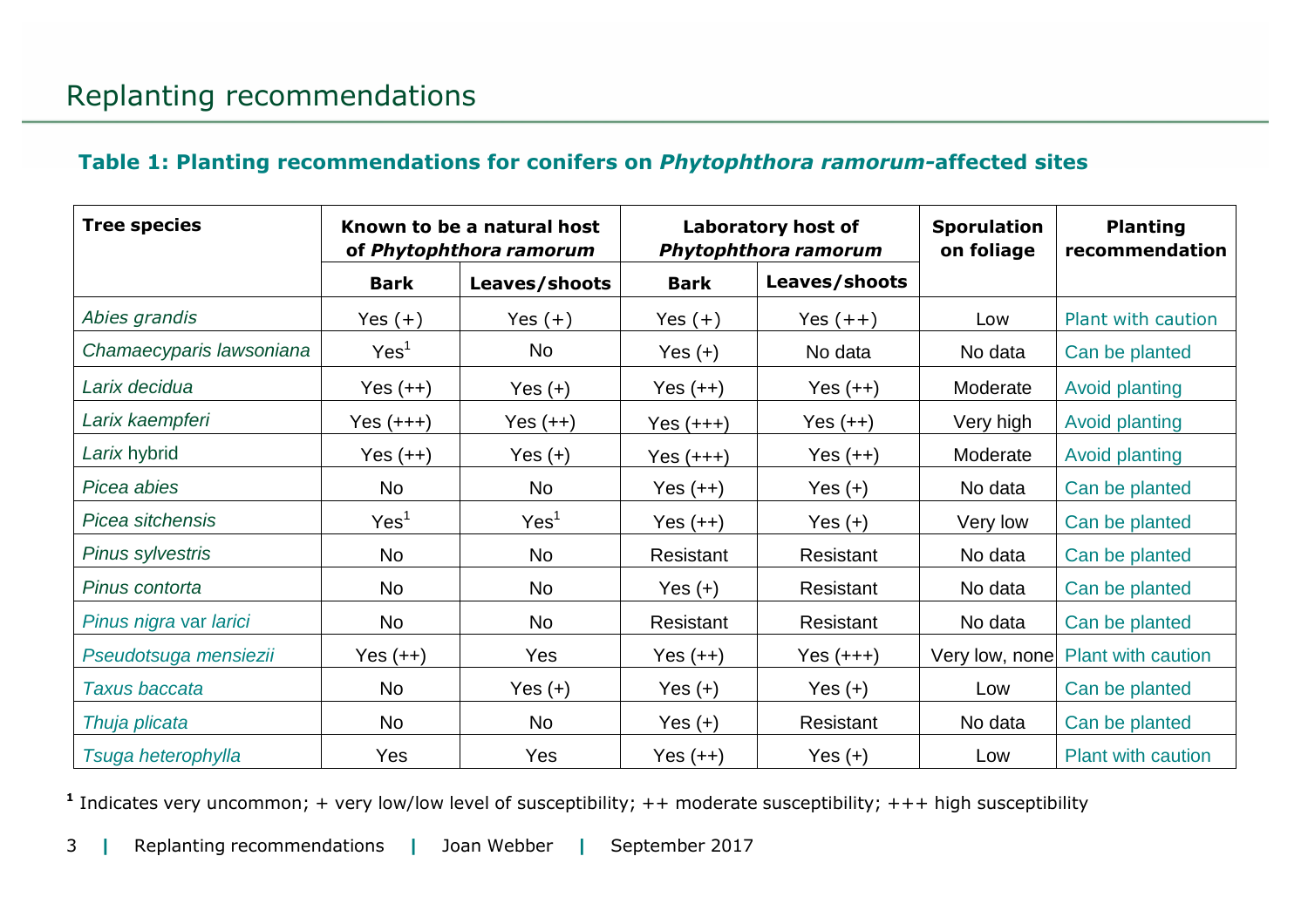## **Table 2: Planting recommendations for broadleaf species on** *Phytophthora ramorum-***affected sites**

|                           | <b>Natural host of Phytophthora</b><br>ramorum |                         | <b>Laboratory host of</b><br>Phytophthora ramorum |               | <b>Sporulation</b><br>on foliage | <b>Planting</b><br>recommendation |
|---------------------------|------------------------------------------------|-------------------------|---------------------------------------------------|---------------|----------------------------------|-----------------------------------|
| <b>Tree species</b>       | <b>Bark</b>                                    | Leaves/shoots           | <b>Bark</b>                                       | Leaves/shoots |                                  |                                   |
| Acer campestre            | No                                             | <b>No</b>               | Yes $(+++)$                                       | Resistant     | No data                          | Can be planted                    |
| Acer pseudoplatanus       | Yes <sup>1</sup>                               | <b>No</b>               | Yes $(+)$                                         | Yes $(+)$     | Moderate                         | Can be planted                    |
| Aesculus hippocastanum    | Yes <sup>1</sup>                               | Yes                     | Yes $(+)$                                         | Yes $(++)$    | Low-<br>moderate                 | Can be planted                    |
| Alnus glutinosa           | <b>No</b>                                      | <b>No</b>               | Yes $(+)$                                         | Yes $(+)$     | No data                          | Can be planted                    |
| Betula pendula            | Yes $(+)$                                      | <b>No</b>               | Yes $(+)$                                         | Yes $(+)$     | No data                          | Can be planted                    |
| <b>Betula pubescens</b>   | No                                             | No                      | Yes $(+)$                                         | No data       | No data                          | Can be planted                    |
| Catanea sativa            | Yes $(++)$                                     | Yes $(+++)$             | Yes $(++)$                                        | Yes $(++)$    | Moderate -high                   | <b>Plant with caution</b>         |
| Carpinus betulus          | <b>No</b>                                      | <b>No</b>               | Resistant                                         | Yes $(+)$     | No data                          | Can be planted                    |
| Corylus avellana          | No                                             | No                      | Yes $(+)$                                         | Resistant     | Low                              | Can be planted                    |
| Fagus sylvatica           | Yes $(+++)$                                    | Yes $(+)$               | Yes $(+++)$                                       | Resistant     | None                             | Plant with caution                |
| <b>Fraxinus excelsior</b> | <b>No</b>                                      | Yes $(++)$ <sup>1</sup> | Resistant                                         | Yes $(+++)$   | Moderate                         | Plant with caution                |
| Ilex aquifolium           | No                                             | Yes                     | Yes $(+)$                                         | Yes $(+)$     | No data                          | Can be planted                    |
| Nothofagus obliqua        | Yes $(+++)$                                    | Yes $(++)$              | Yes $(+++)$                                       | No data       | No data                          | Plant with caution                |
| Nothofagus procera        | No                                             | No                      | Yes                                               | No data       | No data                          | Plant with caution                |
| <b>Prunus avium</b>       | No                                             | <b>No</b>               | Yes $(+)$                                         | Resistant     | No data                          | Can be planted                    |

4 **|** Replanting recommendations **|** Joan Webber **|** September 2017